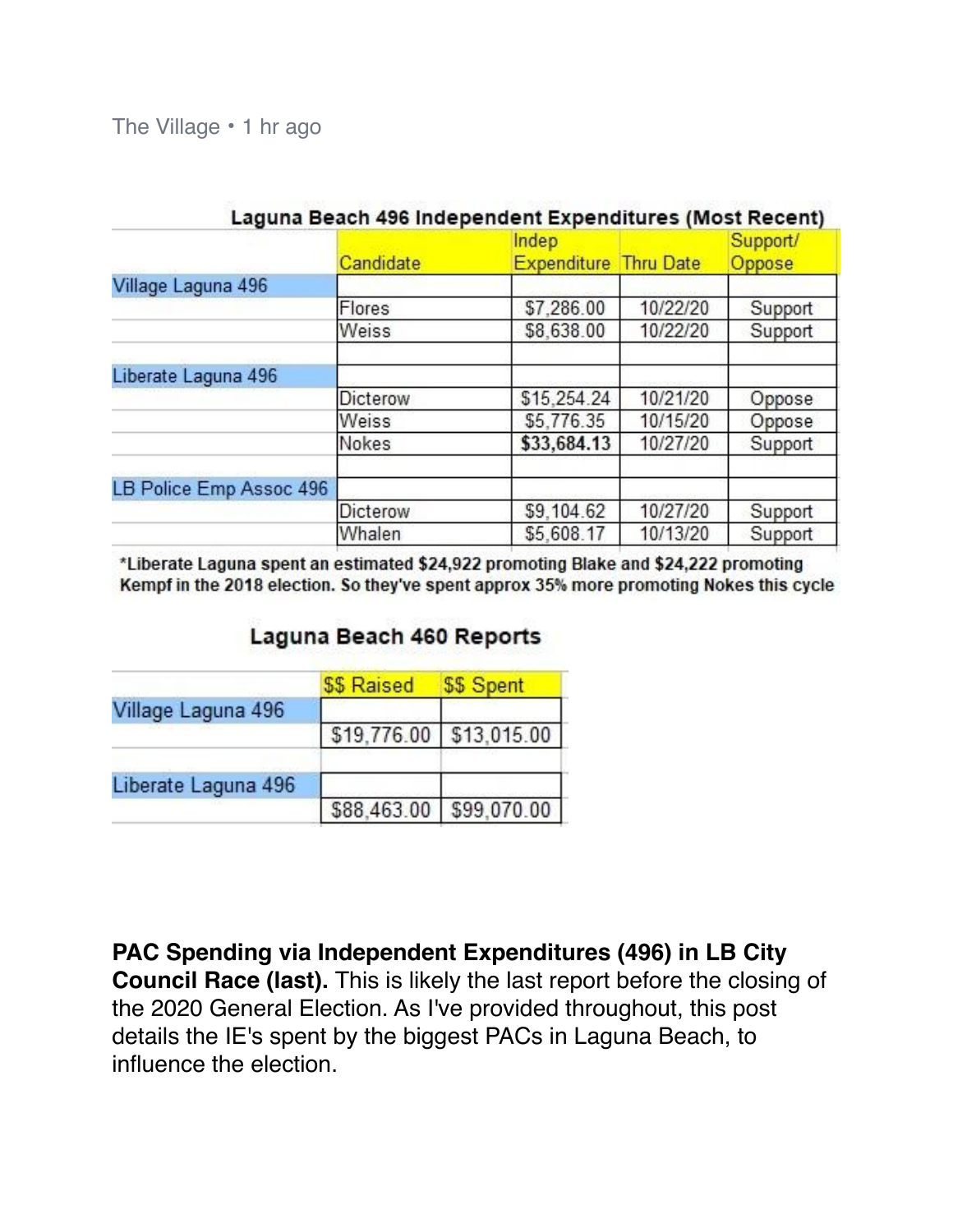If you look at Figure 1, what stands out is that the Pro-developer PAC, Liberate Laguna has now spent \$33,684.13 in support of Larry Nokes (I believe the amount is higher, due to LL's "slow walking" their reports and the way they treat certain expenditures, with which I disagree). What's notable is that the reported \$33,684.13 spent on behalf of Nokes is about 35% higher than Liberate Laguna spent to help elect Blake (2018 spending at \$24,922 by my estimates) and Kempf (2018 spending at \$24, 222 by my estimates). Its also notable that they've seen fit to spend \$15,254 to OPPOSE Dicterow's candidacy. That's less than the reported \$17,218 they spent in 2018 opposing Iseman (my estimate \$23,132), and \$6,751 opposing Christoph (my estimate \$8,722). The amounts spent supporting candidates Flores and Weiss by the PAC Village Laguna are historically unremarkable.

If we look to Figure 2, the tale of "money politics" becomes even more apparent, when we see that the Pro-Developer PAC, Liberate Laguna has spent almost \$100,000 in this election cycle (in 2018, it was \$153,000, but there were 3 open seats, so the average amount spent per seat is about the same), while collecting \$88,463. The amount raised is 4x's that of VL, and the amount spent is 7.5x's that of VL. All of the figures are gleaned from the LB City website: (under Government/City Government/City Clerk/Election 2020/Disclosure Statements).

Notable too: Laguna Residents First has spent \$0 to promote or oppose candidates or initiatives during the 2020 cycle; contrary to what the pro-development FUD throwers have been claiming on ND for the past several months.

How the donations break down:

Again, the story with pro-development PAC Liberate Laguna is a virtual replay of 2018. Their money comes from 3 main donors (again):

- \* Michael Ray \$43,000 (2018 reported amount was \$22,000)
- \* Sam Goldstein \$28,000 (2018 reported amount was \$20,000)

 $*$  X Shopoff -  $$9,500$  (2018 reported amount was \$8,500 monetary and \$30,000 non-monetary, along with Shopoff Enterprises with a \$30K non-monetary contribution).